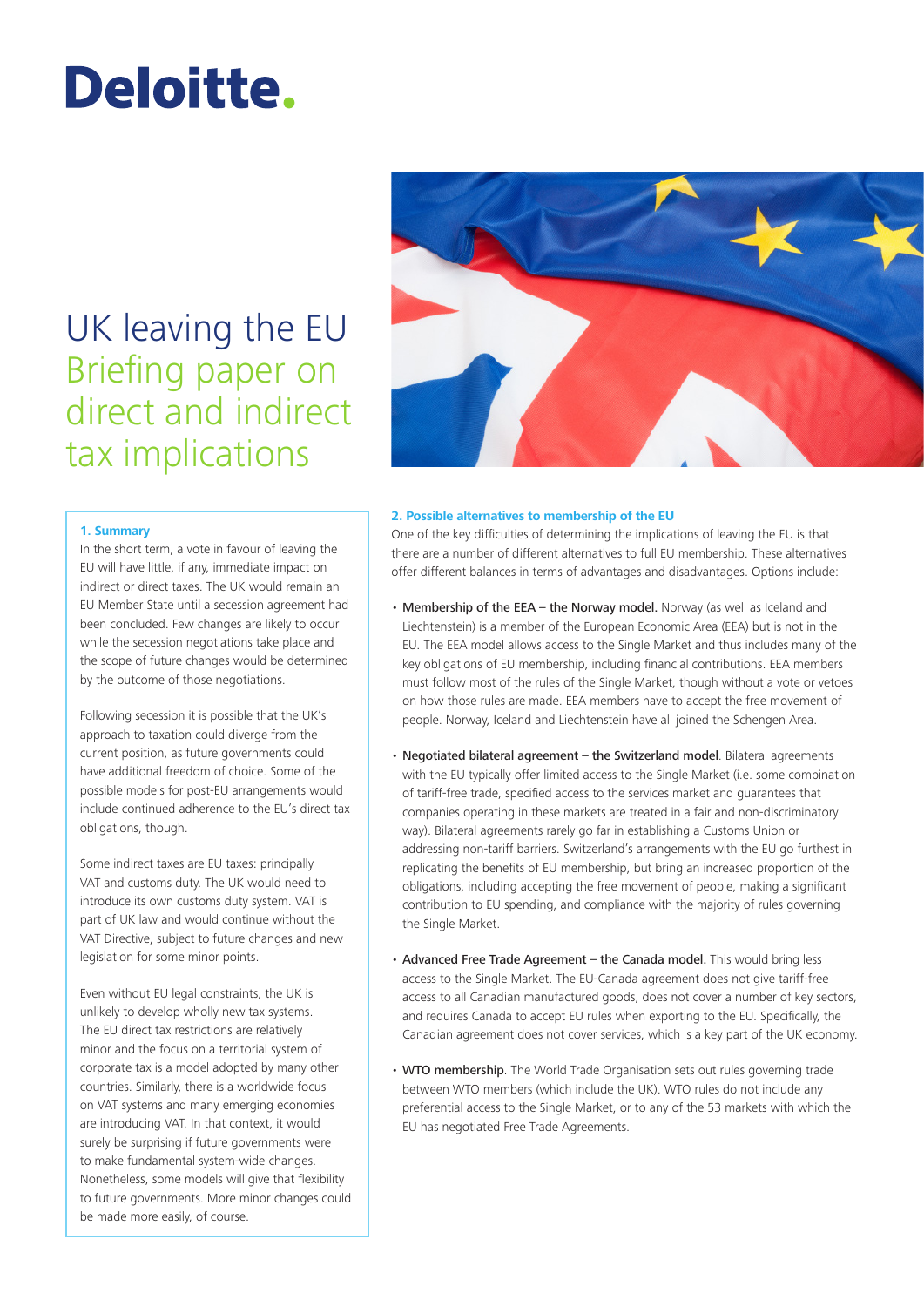#### **3. Process for leaving the EU**

Article 50 of The Consolidated Treaty on European Union provides a Member State with the right to "withdraw from the Union in accordance with its own constitutional requirements".

A vote in favour of exit from the EU would trigger a secession process – a negotiation about exit terms. Until agreement on secession is reached (or, possibly, after two years in the absence of agreement or longer if there is an agreement with the other 27 member states to extend the period for negotiation), EU laws, treaty obligations and access to the Court of Justice of the European Union (CJEU) continue to have effect. In practice, therefore, a vote in favour of "Brexit" is unlikely to result in any immediate changes to law, practices and policy.

#### **4. Indirect Taxes**

#### 4.1 Customs Duty

At present, Customs Duty is almost entirely governed by EU Directives and Regulations, and duty rates, etc., are set at EU level. Duty collected on imports into the UK is remitted to the EU. Following secession, control of Customs Duty, and entitlement to the revenue generated, would revert to the UK. That is likely to mean that, post exit, UK legislation will be needed to replace the EU Directives, Regulations and Council Decisions that currently govern Customs Duty. Whilst it is possible that the UK could enact domestic law that simply replicates the effect of the current EU provisions, the fact that the UK has raised objections to some of those provisions suggests that some changes might be made.

Duty rates that are currently under EU control will come under UK management. Whilst this could lead to changes, with UK duty rates diverging from the EU equivalents, this seems likely to be a longer term process, if it happens at all.

Customs and International trade programmes (e.g. the Authorised Economic Operator programme) are likely to continue unchanged in effect (albeit domestic legislation to implement them may be needed), as are other Customs processes – temporary importation, duty suspension, and so forth.

Perhaps the biggest Customs Duty related change that businesses are likely to see will be the recognition of trade with EU countries as imports and exports. Depending on the outcome of the secession negotiations, this may mean that duty is payable when goods move to and from EU Member States and this, and the related import and export formalities, may (or may not) result in some impediment to trade.

The UK's rights and obligations as a member of the World Trade Organisation would continue after secession, since it is a member independently of the EU.

The UK would lose the benefit/burden of EU level trade agreements. No doubt the UK would seek to replace most, if not all, of these agreements with independently negotiated agreements. The timeframe for negotiating new agreements is a matter of political debate.

Among the issues to be addressed during the secession negotiations, would be how the UK deals with trade with the remaining EU Member States. Options are discussed at 2. It is noteworthy that the EU has entered into customs union with Turkey, as well as Andorra, Monaco and San Marino.

#### 4.2 Excise Duty

Following secession, EU level influence on Excise Duty would be released. However, since Excise Duty rates are not fully harmonised, of itself, this is unlikely to result in material changes to rates in the UK market, albeit some changes would be possible.

As with Customs Duty, movements of excise goods between the UK and EU Member States will be treated as imports or exports. Subject to any agreements reached during the secession negotiations, such movements are likely to be subject to different procedures than the current "intra-EU trading" rules.

#### 4.3 VAT

As a supposedly fully harmonised tax that is currently governed by the VAT Directives and Regulations, which are implemented by corresponding domestic legislation, and decisions from the CJEU, etc., VAT could be materially affected by secession from the EU.

Among other things, changes to the UK VAT law will be needed to reflect the fact that trade with EU Member States will no longer involve intra-EU despatches and acquisitions, with the corresponding reporting obligations, but will become exports and imports, to be accounted for, and evidenced, as such. Businesses currently registered under the EU Mini One‑Stop Shop will need to switch to the "non‑EU" equivalent, and businesses seeking VAT refunds from EU Member States will need to use the 13th Directive refund process rather than the electronic intra‑EU refund scheme.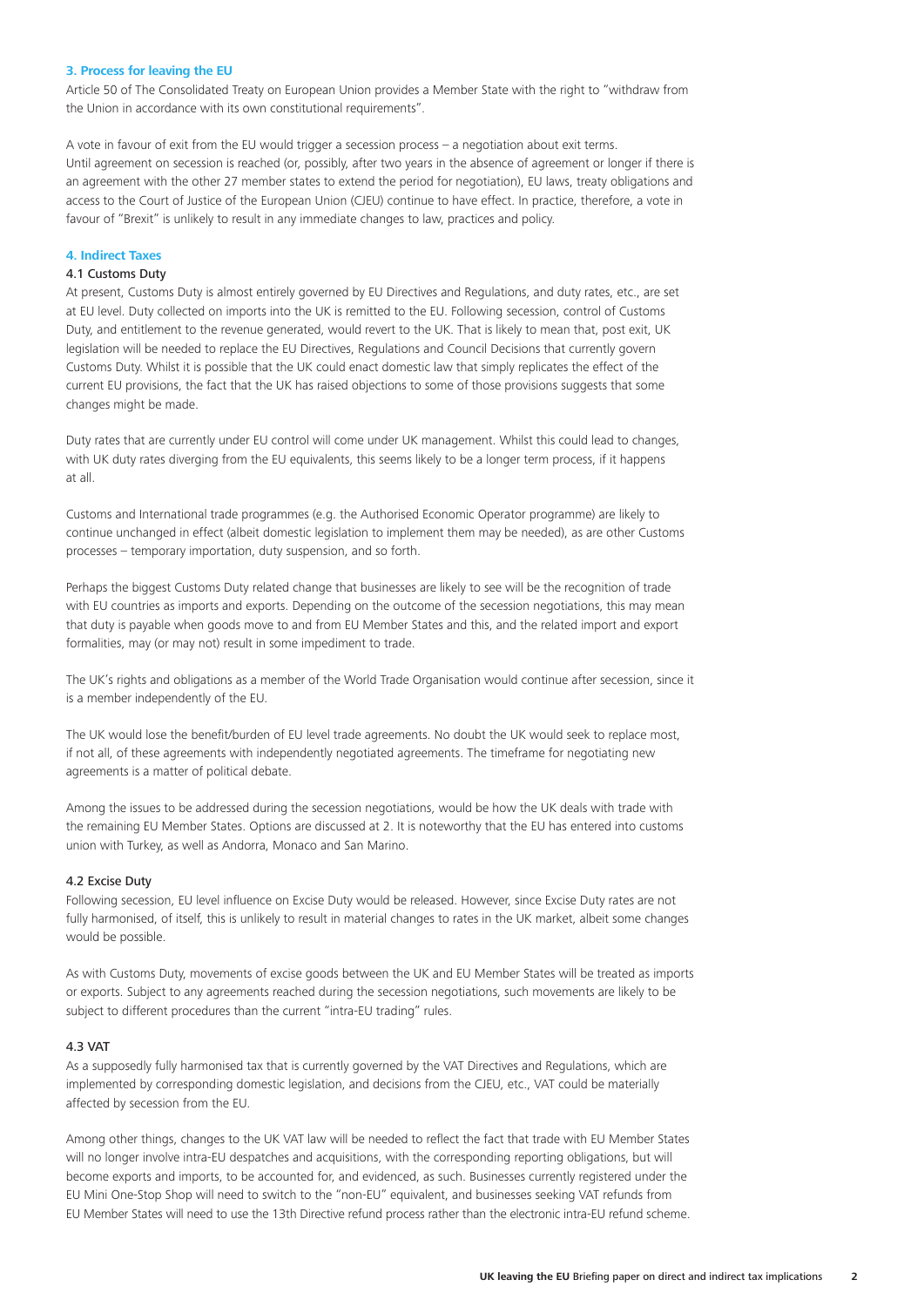With effect from the date of secession, taxpayers will no longer be able to rely on the "direct effect" of EU laws and the teleological approach to the interpretation of UK VAT law (which has its origins in the way that EU law is written and interpreted) may be less widely applied. The UK courts and Tribunals will revert to interpreting the UK provisions and might have less regard to decisions emerging from the CJEU (albeit the fact that, for the foreseeable future, UK VAT law will have its roots in EU law makes it likely that the courts and tribunals will consider existing and future CJEU case law when applying UK provisions, perhaps in a manner similar to the way that courts in non‑EU jurisdictions sometimes consider EU jurisprudence when interpreting local law).

The fact that the UK will no longer have to comply with EU VAT law (on rates of VAT, scope of exemptions, zero-rating, and so forth) will mean that, following secession, the UK will have more flexibility in those areas. Future governments could consider changes to, for example, restore the zero-rating of domestic fuel and power and reinstate the VAT relief for energy saving products. It is not possible to forecast any possible changes but no doubt any future government will need to consider possible changes in the context of its revenue position.

In respect of day-to day VAT matters for businesses, the practicalities of cross-border transactions may change following secession. Invoicing and reporting protocols could be revised in respect of cross-border supplies and certain sectors will potentially see wholesale changes in respect of how they account for VAT. For example, businesses in the travel sector may no longer be required to account for VAT under the Tour Operators Margin Scheme ("TOMS"). Suppliers of B2C e-services to the remaining EU countries will have to consider the impact on VAT accounting under the EU's Mini One Stop Shop. The UK would probably introduce its own version for businesses selling to UK consumers. It is also unclear if other margin schemes would be retained post-secession.

In respect of TOMS the obvious approach would be to either: (a) not apply VAT to any travel services that take place outside the UK; (b) apply VAT to all outbound tourism sold by UK tour operators; or (c) develop a UK version of TOMS. Not applying VAT to outbound tourism would have obvious attractions to the travel industry but not to the Exchequer. Similarly, the concept of applying UK VAT to all outbound tourism would put up prices for consumers and thus be unwelcome to the tourism industry.

It seems probable that, even after secession, there will be disputes between taxpayers and HMRC over transactions that predate it, and where EU law will still be in point (with the potential for the tribunals and courts to need to refer questions to the CJEU). Plainly, such instances will diminish over time but this is an issue that will need to be tackled in the secession negotiations.

Once freed from the need to comply with EU VAT law, the possibility exists that the UK could embark on a wholesale review of the scope and coverage of VAT. In theory, it could even replace it altogether, perhaps with a goods and services tax, a sales tax of some kind or even something like the UK's old purchase tax, collected at the wholesale stage. With the trend towards VAT and VAT equivalent taxes worldwide, such a radical change seems highly unlikely, even in the longer term.

### 4.4 Capital Duty

Following secession, the UK would no longer be bound by the Capital Duty Directive and related case law.

#### 4.5 Unaffected indirect taxes

Indirect Taxes such as Air Passenger Duty, Landfill Tax, Climate Change Levy and Aggregates Levy will not be affected directly by an exit from the EU, since they are not governed by EU law (albeit they might be affected by wider taxation reviews following Brexit and the fact that the EU's "state aid" rules will no longer be applicable might also influence the direction of travel of indirect tax policies).

#### **5. Direct tax**

#### 5.1 What is relevant EU law for direct tax

Direct tax is less likely to be directly affected by the UK's leaving the EU than many other areas. Unlike indirect taxes, direct taxes are not expressly dealt with by the EU Treaties. As many decisions of the CJEU recite, direct taxes are solely a national competency, which must be exercised in accordance with the European Treaties.

The EU Treaties authorise the Council to issue directives to approximate laws, regulations and provisions directly affecting the establishment and functioning of the internal market. All tax directives, including indirect taxes, require unanimity and there is no joint role with the European Parliament. Member States have chosen to implement a number of directives to aid intra-EU trade and investment, as well as administrative cooperation. Directives include:

- Parent/Subsidiary Directive, which concerns the elimination in certain cases of withholding taxes on dividends paid to "parent companies".
- Mergers Directive, which concerns deferral of tax on gains that become due at company or shareholder level for certain cross‑border mergers, (partial) divisions, transfers of assets and exchanges of shares taking place within the EU.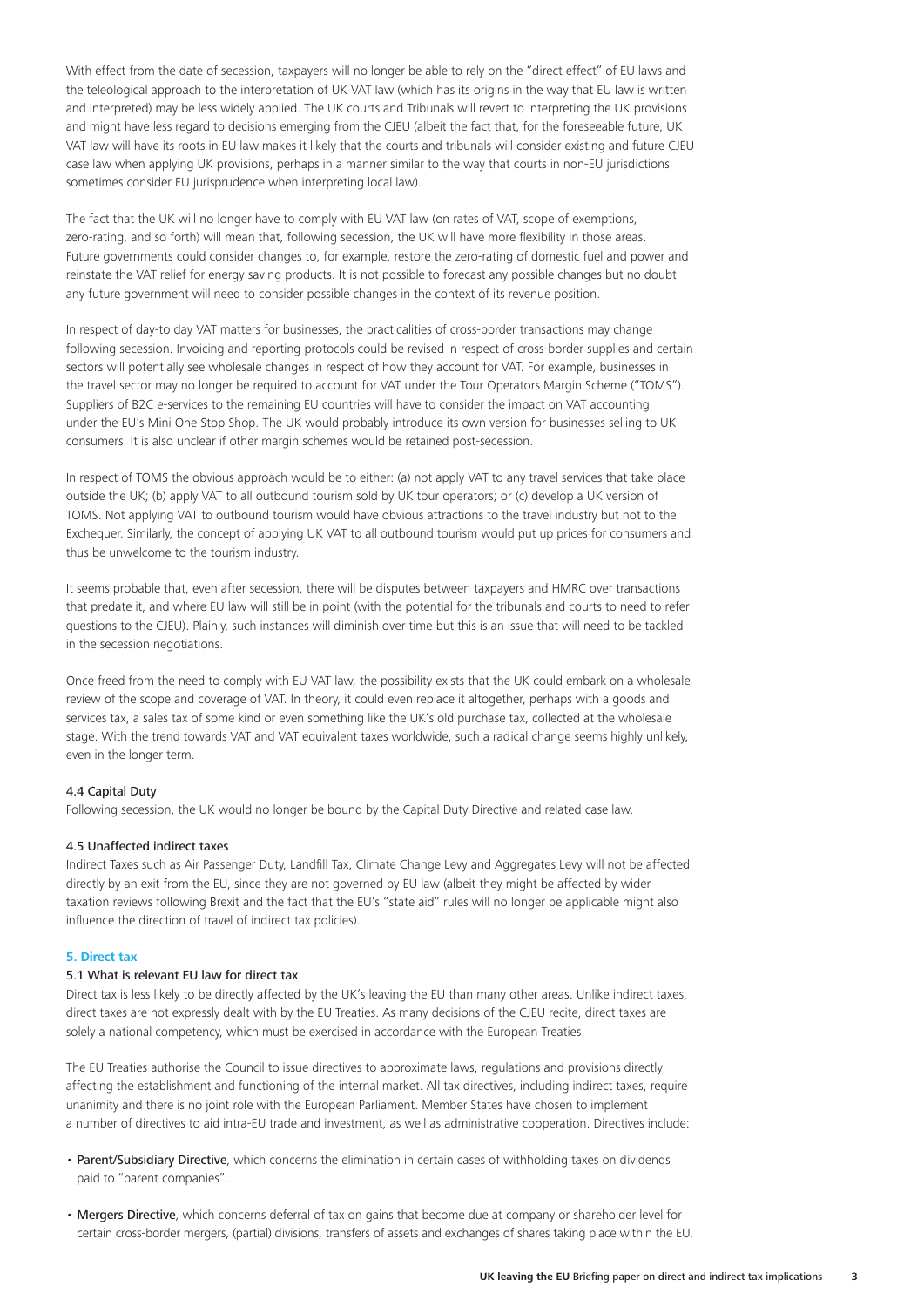- Interest and Royalties Directive, which eliminates certain withholding taxes on certain interest and royalties. Note that Gibraltar, for example, relies on the direct application of the Interest & Royalties Directive, which could particularly impact on the financial services and gaming sectors.
- Mutual Assistance Directive, on administrative co-operation between tax authorities, now including exchange of information on savings income etc.
- Recovery Assistance Directive, on assistance in connection with recovery of tax etc.
- Whilst not a Directive, the Transfer Pricing Arbitration Convention is also relevant EU law.

The four treaty freedoms – freedom to provide services, free movement of people, free movement of capital and freedom of establishment – are relevant for direct tax. The CJEU adjudicates whether national law infringes any of the treaty freedoms. Certain aspects of the UK corporation tax legislation has been found to infringe the EU Treaties. In some cases, the UK legislation has been changed so that the infringement is no longer relevant. In other cases, in particular group relief for cross-border losses, the UK legislation has been changed so as to remove the infringement, but there are open questions on the application of the legislation.

Some UK tax legislation uses the EU's recommendation concerning the definition of micro, small and medium‑sized enterprises.

Some tax incentives require state aid approval from the European Commission to be lawfully offered.

#### 5.2 What would change if the UK left the EU?

As noted, a vote in favour of exit from the EU will start a lengthy secession process and in the meantime EU laws and treaty obligations continue to have effect.

Subject to that, and any transitional provisions, after the UK leaves the EU, in principle, the Directives (and EU Transfer Pricing Arbitration Convention) would no longer apply. However, the domestic legislation into which the Directives have been transposed will presumably remain on the statute books and in force unless future governments chose to repeal it. Some reliefs are offered specifically in relation to EU member states and it would not be surprising to find those reliefs withdrawn, subject to EEA membership.

Were the UK to leave the EU but remain within the EEA it would still need to make sure domestic law complied with the Treaty freedoms referred to since they are broadly the same in the EEA Agreement as in the EU Treaties.

Whilst the Mutual Assistance Directive and Recovery Assistance Directive would not apply if the UK left the EU, the UK, and many other countries, have signed the OECD/Council of Europe Multilateral Convention on Mutual Administrative Assistance in Tax Matters. This has similar scope to the two EU Directives, but the details are not identical.

As regards Company Law and Accounting Directives, and the EU's recommendation concerning the definition of micro, small and medium‑sized enterprises, the definitions would presumably not change in the short term. After leaving the EU the UK could, however, change them if it wished. After leaving the EU the UK would no longer need to apply the EU‑endorsed IFRS, but could use IFRS.

#### 5.3 State Aid rules and Harmful Tax Practices

The EU Treaties' State Aid provisions also can be relevant for direct tax, as seen in the Commission's actions in the Spanish goodwill cases, Starbucks, Fiat, Apple, Amazon etc. Any state aid litigation in respect of pre‑exit matters would be likely to continue. EU law would continue to apply to pre-exit years and it would be highly unlikely for any secession agreement to terminate litigation before the CJEU (or lower courts) for those years.

State Aid provisions similar to those in the EU Treaties are included in the EEA Agreement. However, it is not yet clear that there is any EEA institution equivalent to the Commission to investigate possible infringements of the State aid provisions in the way the Commission has.

The EU has a Code of Conduct for business taxation, dating back to 1997. The EU's Code of Conduct Group was established by the Council of Ministers and mainly deals with assessing the tax measures which fall within the scope of the Code of Conduct for business taxation and overseeing the provision of information on those measures. The Code of Conduct is not a legally binding instrument, but its adoption requires the commitment of member states to abolish existing tax measures that constitute harmful tax competition and refrain from introducing new ones in the future.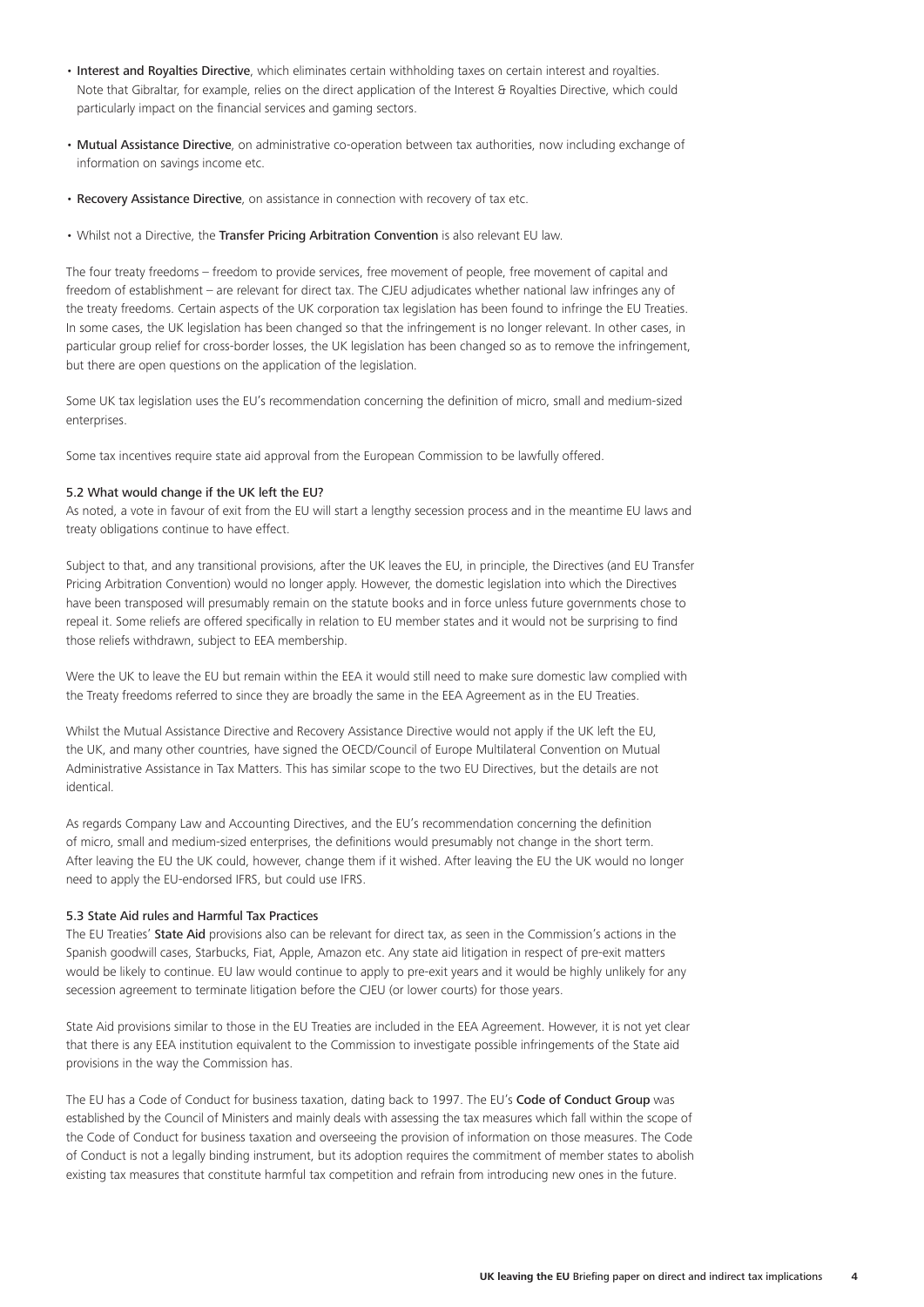Leaving the EU would mean that the UK would no longer remain committed to the Code of Conduct, nor fall under the remit of the Code of Conduct Group. However, the Code of Conduct Group's work overlaps to a marked extent with that of the OECD's Forum on Harmful Tax Practices, which is mandated to identify and eliminate harmful features of preferential tax regimes in OECD member countries. As an OECD member country, the UK would see little if any change in this area on exiting the EU.

#### 5.4 Company Law and Accounting Directives

The EU has Company Law Directives and Accounting Directives, and some tax definitions rely upon Company Law and some reporting relies on Accounting Directives. The EU has a modified version of IFRS and interpretations.

#### **6. Other implications likely to impact on taxes**

#### 6.1 Systems and controls

It may require considerable planning and resource to implement appropriate changes within the ERP systems and compliance processes currently used by businesses to account for VAT. For example, tax codes and client reference data may need to be thoroughly reviewed and updated and compliance procedures as well as spreadsheets or automated tools used in the tax return preparation process would need to be amended.

#### 6.2 Restructurings

In addition, tax managers will no doubt want to participate in strategic discussions within their organisations in advance of a secession, to evaluate the potential tax impact of any proposed commercial or corporate structural changes. For example, financial services groups may need to restructure to adjust to the loss of EU passporting rights<sup>1</sup>.

Substantial corporate restructuring may necessitate a wholesale review of the business' tax operating model.

<sup>1</sup> A financial services firm authorised in an EEA state is entitled to carry on permitted activities in any other EEA state by either exercising the right of establishment (of a branch and/or agents) or providing cross‑border services. This is referred to in Financial Services and Markets Act 2000 (as amended) as an EEA right, and the exercise of this right is known as 'passporting'.